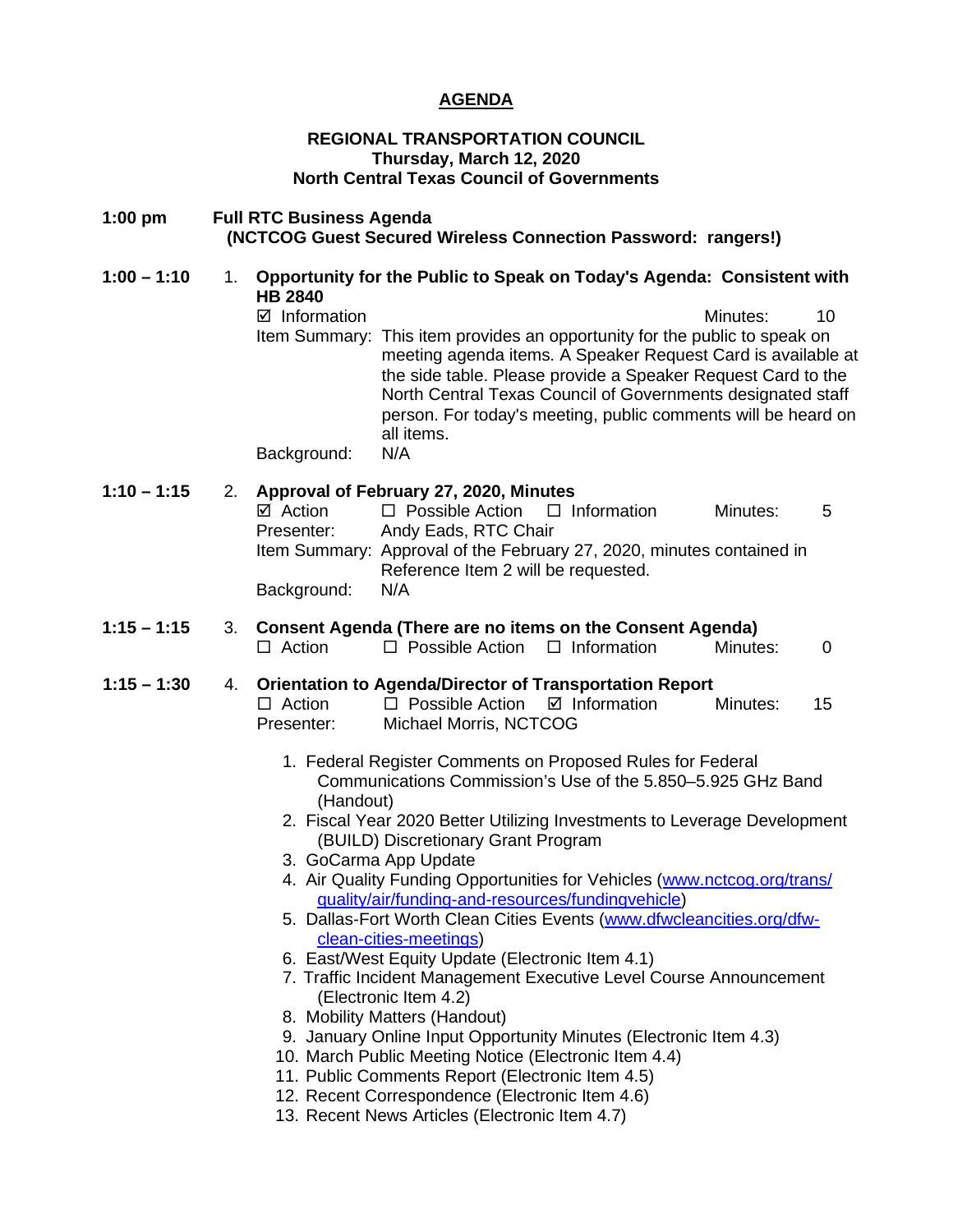- 14. Recent Press Releases (Electronic Item 4.8)
- 15. Transportation Partners Progress Reports

### **1:30 – 1:40** 5. **Public Comments at Regional Transportation Council Meetings (HB 2840) Rules**<br>☑ Action

- $\Box$  Possible Action  $\Box$  Information Minutes: 10 Presenter: Amanda Wilson, NCTCOG Item Summary: Staff will request approval by the Regional Transportation Council (RTC) of Rules for Public Comments at RTC meetings. Background: HB 2840 requires governmental bodies to allow each member of the public to give input on agenda items during open meetings. Input must be given before or during the consideration of the agenda item and not after. HB 2840 also permits governmental bodies to adopt reasonable rules
	- regarding the public's right to address the body, including rules regarding time limits. Non-English speakers, with a translator, must be given double time during open meetings to address and communicate with the body. A governmental body may not prohibit public criticism of the body. This bill took effect on September 1, 2019. Staff will request approval on rules for the RTC to accept public comments as detailed in Electronic Item 5.1. An example Speaker Request Card is included as Electronic Item 5.2. Once approved, the rules will be included as an Appendix to the Public Participation Plan. Electronic Item 5.3 is a presentation that provides more information.

Performance Measure(s) Addressed:

| $\Box$ Safety        | $\Box$ Pavement and Bridge Condition |
|----------------------|--------------------------------------|
| $\Box$ Transit Asset | □ System Performance/Freight/CMAQ    |

#### **1:40 – 1:50** 6. **Trinity River Vision Bridge Funding Increase**

| ☑ Action      | $\Box$ Possible Action $\Box$ Information                                                                                                                                                                                                                                                                                                                                                                                                                                                                                                                                                                                                                                                                                              |                                                                                                                            | Minutes: | 10 |
|---------------|----------------------------------------------------------------------------------------------------------------------------------------------------------------------------------------------------------------------------------------------------------------------------------------------------------------------------------------------------------------------------------------------------------------------------------------------------------------------------------------------------------------------------------------------------------------------------------------------------------------------------------------------------------------------------------------------------------------------------------------|----------------------------------------------------------------------------------------------------------------------------|----------|----|
| Presenter:    | Michael Morris, NCTCOG                                                                                                                                                                                                                                                                                                                                                                                                                                                                                                                                                                                                                                                                                                                 |                                                                                                                            |          |    |
| Item Summary: | Bridge project will be requested.                                                                                                                                                                                                                                                                                                                                                                                                                                                                                                                                                                                                                                                                                                      | Regional Transportation Council (RTC) approval of a funding<br>increase of \$20 million for the Trinity River Vision (TRV) |          |    |
| Background:   | The TRV Bridge project includes the construction of three<br>bridges over the redirected Trinity River in Downtown<br>Fort Worth. The bridges were originally funded in 2011 with a<br>total of \$69.9 million of federal, State, city, and private partner<br>funding. Due to constructability issues and resulting delays,<br>the most recent projected costs are \$89.3 million creating a<br>projected overrun of \$19.4 million. The North Central Texas<br>Council of Governments is proposing to add \$20 million, of<br>which \$15 million would be a grant and \$5 million would be<br>paid back by the City of Fort Worth and other local partners<br>over the next ten years. Details are provided in Electronic<br>Item 6. |                                                                                                                            |          |    |

Performance Measure(s) Addressed:

- $\boxtimes$  Safety  $\boxtimes$  Pavement and Bridge Condition
- ⊠ Transit Asset <br> **EX System Performance/Freight/CMAQ**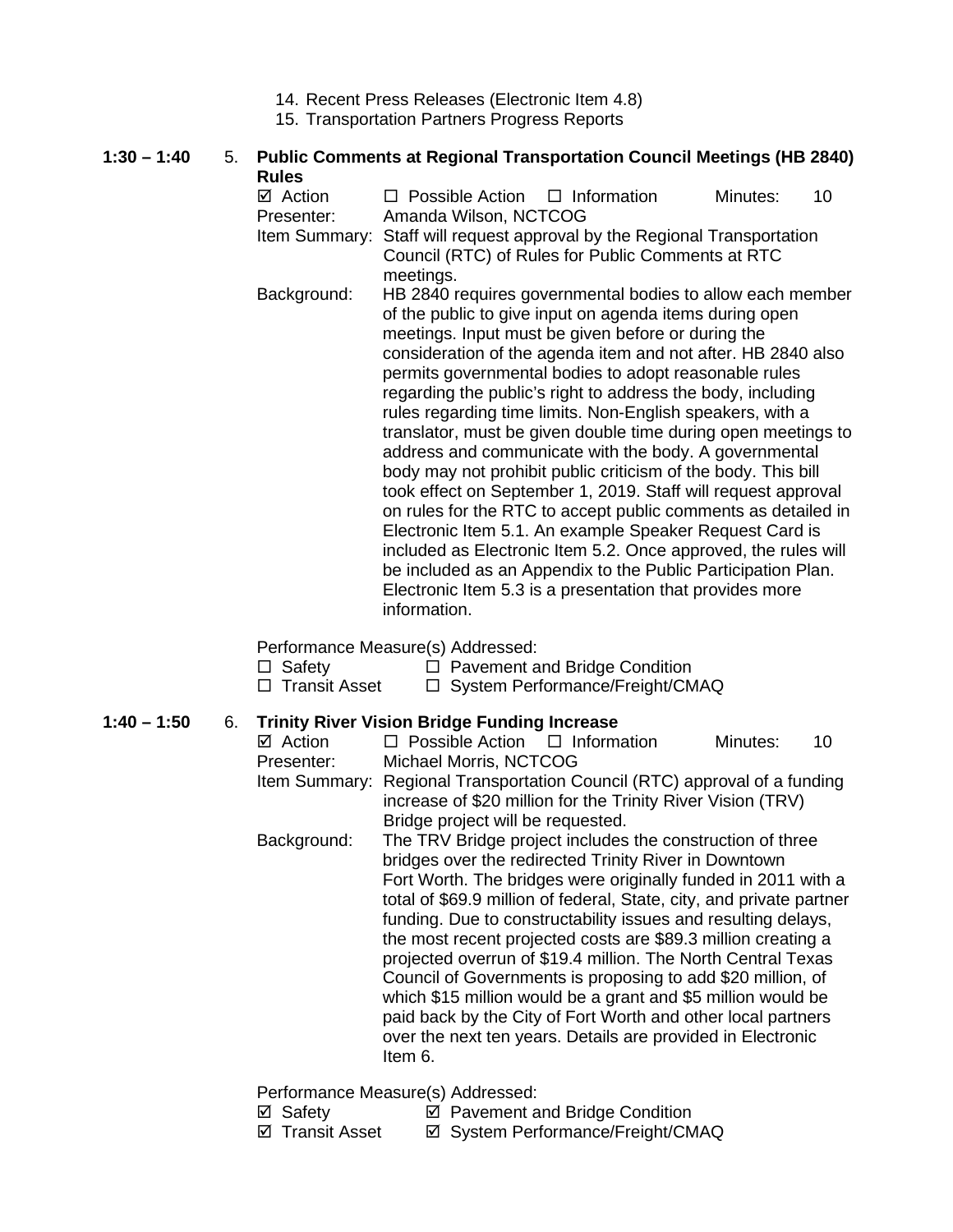**1:50 – 2:05** 7. **Next Steps with the Texas Department of Transportation: Comments for** 

**the 2020 and 2021 Unified Transportation Program**<br>  $\Box$  Action  $\Box$  Possible Action  $\Box$  Information  $\Box$  Possible Action  $\Box$  Information Minutes: 15 Presenter: Michael Morris, NCTCOG

- Item Summary: As previously stated, staff will present a Plan B on how to advance IH 35 in Austin for Regional Transportation Council (RTC) consideration. Action will be requested for official comments to be approved and transmitted to the Texas Transportation Commission (TTC).
- Background: Discussions continue with the Texas Department of Transportation districts on the schedule to develop new projects for the 2021 UTP. In the meantime, the TTC is proposing to modify the current UTP in April 2020. At the February 27, 2020, RTC meeting, members were provided information about the TTC's proposal to fund IH 35 in Austin. A North Central Texas Council of Governments staff visual presentation on the RTC's proposed Plan B is available at: [www.youtube.com\nctcogtrans.](http://www.youtube.com/nctcogtrans) Scroll to RTC Resolution 2020, 2021 Unified Transportation Program. Reference Item 7 contains the RTC draft resolution. Attachment 1 contains a copy of the PowerPoint slides.

Performance Measure(s) Addressed:

| ⊠ Safety | ☑ Pavement and Bridge Condition |
|----------|---------------------------------|
|----------|---------------------------------|

⊠ Transit Asset <br> **Ø System Performance/Freight/CMAQ** 

#### **2:05 – 2:15** 8. **2021-2024 Transportation Improvement Program Draft Listings**

- $\Box$  Action  $\Box$  Possible Action  $\Box$  Information Minutes: 10 Presenter: Brian Dell, NCTCOG
- Item Summary: Staff will brief the Council on the 2021-2024 Transportation Improvement Program (TIP) development process and provide a draft listing of current Regional Transportation Council commitments.
- Background: A new TIP is developed every two years through a cooperative effort among the North Central Texas Council of Governments, the Texas Department of Transportation, local governments, and transportation authorities. The TIP is a staged, multi-year listing of transportation projects with committed funding from federal, State, and local sources within the Dallas-Fort Worth Metropolitan Area. Electronic Item 8 contains an overview of the TIP development process, focus areas, and schedule. The financially constrained draft project listings for the 2021-2024 TIP can be found at: [https://www.nctcog.org/nctcg/media/Transportation/DocsMaps](https://www.nctcog.org/nctcg/media/Transportation/DocsMaps/Fund/TIP/21-24TIP/RTC_Info_21_24DraftProjectListings.pdf) [/Fund/TIP/21-24TIP/RTC\\_Info\\_21\\_24DraftProjectListings.pdf.](https://www.nctcog.org/nctcg/media/Transportation/DocsMaps/Fund/TIP/21-24TIP/RTC_Info_21_24DraftProjectListings.pdf) Local agency comments on the draft listings must be provided by April 9, 2020, in order to be included in the final listings.

Performance Measure(s) Addressed:

- 
- ⊠ Safety **I Pavement and Bridge Condition**<br> **I** Transit Asset **I** System Performance/Freight/CM  $\boxtimes$  System Performance/Freight/CMAQ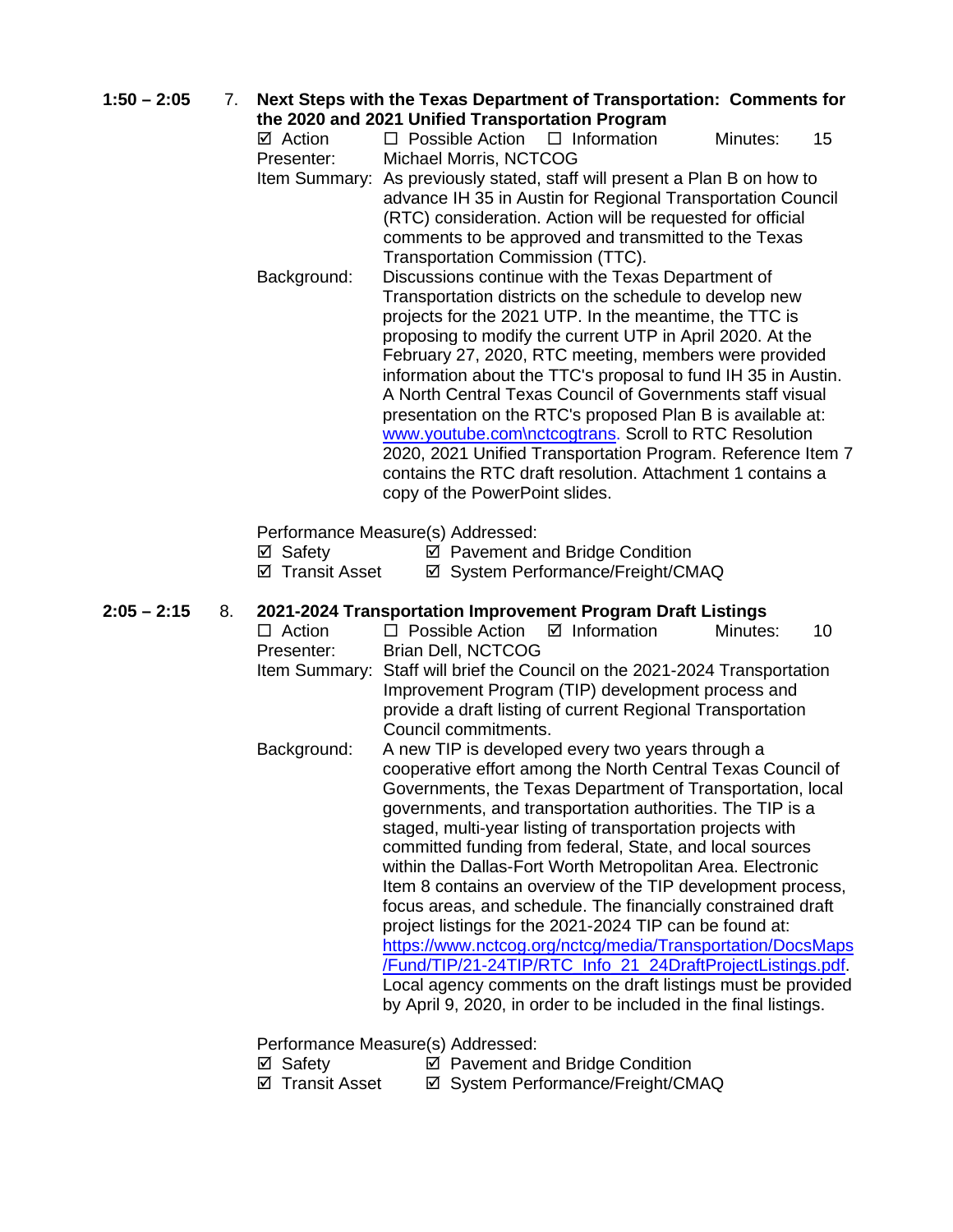## **2:15 – 2:25** 9. **Mobility 2045 Update (High-Speed Rail Recommendations)**

- $\Box$  Possible Action  $\Box$  Information Minutes: 10 Presenter: Kevin Feldt, NCTCOG
- Item Summary: Staff will provide a discussion regarding the Mobility 2045 High-Speed Rail recommendations. The discussion will include information identifying various high-speed transportation technologies.
- Background: The Regional Transportation Council (RTC) adopted Mobility 2045 on June 14, 2018. Mobility 2045 includes recommendations regarding various high-speed rail technologies and corridors. During the January 9, 2020, RTC meeting, members requested a discussion and clarification regarding future high-speed transportation opportunities. The discussion will include the following topics:
	- Mobility 2045 recommendations
	- Defining various high-speed transportation technologies
	- Current high-speed transportation efforts
	- Future high-speed transportation opportunities

Performance Measure(s) Addressed:

- $\boxtimes$  Safety  $\Box$  Pavement and Bridge Condition
- ⊠ Transit Asset <br> **Externe Performance/Freight/CMAQ**

# **2:25 – 2:35** 10. **Metropolitan Transportation Plan Schedule**

- $\Box$  Possible Action  $\Box$  Information Minutes: 10 Presenter: Kevin Feldt, NCTCOG
- Item Summary: Mobility 2045 was adopted by the Regional Transportation Council (RTC) on June 14, 2018. Staff will provide a report regarding efforts to update Mobility 2045.
- Background: Following RTC adoption of Mobility 2045, staff and partner agencies have been working toward implementing the plan. These efforts include planning and project development tasks, projects in construction, and coordinating with the public and our transportation partners.

Federal guidelines require the Dallas-Fort Worth region to update the region's long-range transportation plan a minimum of every four years. In addition, the Mobility 2045 Update will be required to attain Transportation Conformity. The updated plan will include a new financial plan and necessary refinements to projects in the current Mobility 2045 plan.

#### Performance Measure(s) Addressed:

- $\boxtimes$  Safety  $\boxtimes$  Pavement and Bridge Condition
- $\boxtimes$  **Transit Asset**  $\boxtimes$  System Performance/Freight/CMAQ

#### **2:35 – 2:40** 11. **Trail of the Month Video**

| $\Box$ Action | $\Box$ Possible Action $\Box$ Information                                     |                                                                | Minutes: | 5 |  |
|---------------|-------------------------------------------------------------------------------|----------------------------------------------------------------|----------|---|--|
| Presenter:    | Karla Weaver, NCTCOG                                                          |                                                                |          |   |  |
|               | Item Summary: Staff will highlight the series of "Trail of the Month" videos. |                                                                |          |   |  |
| Background:   | Over a twelve-month period, the Sustainable Development                       |                                                                |          |   |  |
|               |                                                                               | team is highlighting various regionally significant shared-use |          |   |  |
|               |                                                                               | trails within the Dallas-Fort Worth region through a series of |          |   |  |